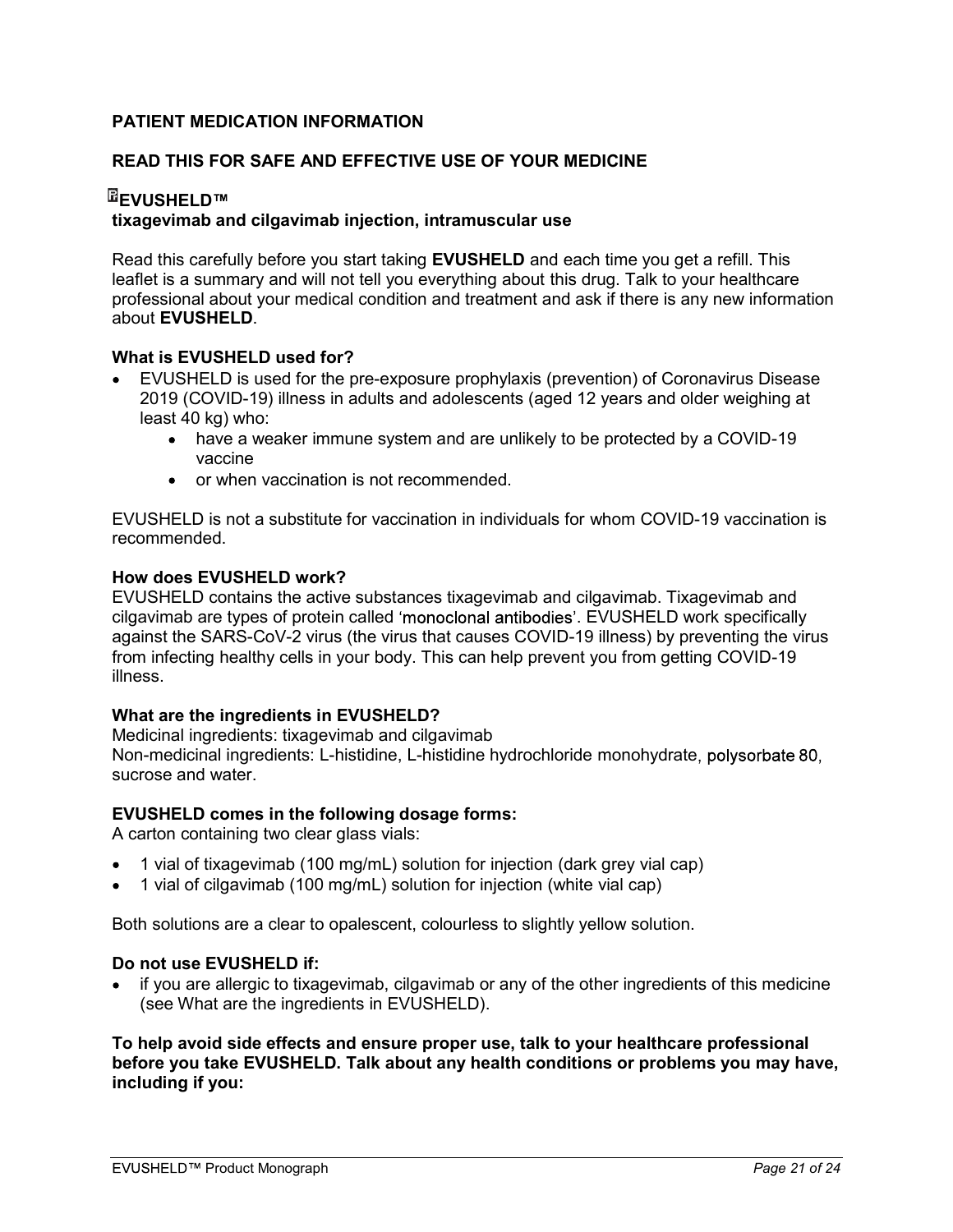- have low numbers of blood platelets (which help blood clotting), a bleeding disorder or are taking an anticoagulant medicine (to prevent blood clots).
- are pregnant, think you may be pregnant or are planning to have a baby, ask your healthcare professional for advice before receiving this medicine. There is not enough information to be sure that EVUSHELD is safe for use in pregnancy. EVUSHELD will only be given if the potential benefits of use outweigh the potential risks to you and your unborn child.
- are breast-feeding, ask your healthcare professional for advice before receiving this medicine. It is unknown if EVUSHELD or the COVID-19 virus pass into human breast milk. You will need to consider the potential benefits of use for you, compared with the health benefits and risks of breast-feeding for your baby.
- have a history of severe allergic reaction to this drug.
- have had a heart attack or stroke, have other heart problems, or are at high-risk of cardiac (heart) events.

# Serious allergic reaction

Tell your healthcare professional or seek medical help right away if you notice any signs of serious allergic reaction during or following administration of EVUSHELD including: difficulty breathing or swallowing, swelling of the face, lips, tongue or throat, severe itching of the skin, with a red rash or raised bumps.

# Other warnings you should know about:

EVUSHELD should not be given to children below 12 years of age or weighing less than 40 kg.

## Tell your healthcare professional about all the medicines you take, including any drugs, vitamins, minerals, natural supplements or alternative medicines.

# How to take EVUSHELD:

EVUSHELD will be given to you by a healthcare professional as two intramuscular injections, usually one into each of your buttocks.

# Usual dose:

EVUSHELD consists of two medicines, tixagevimab and cilgavimab. You will receive 2 injections one after the other.

The recommended dose for pre-exposure prophylaxis (prevention) of COVID-19 is 300 milligrams (mg) given as two 1.5 mL injections:

- 150 mg of tixagevimab
- 150 mg of cilgavimab

The recommended dose for pre-exposure prophylaxis (prevention) of some variants of COVID-19 is 600 milligrams (mg), given as two 3.0 mL injections:

- 300 mg of tixagevimab
- 300 mg of cilgavimab

Your healthcare professional will decide which dose you need to receive.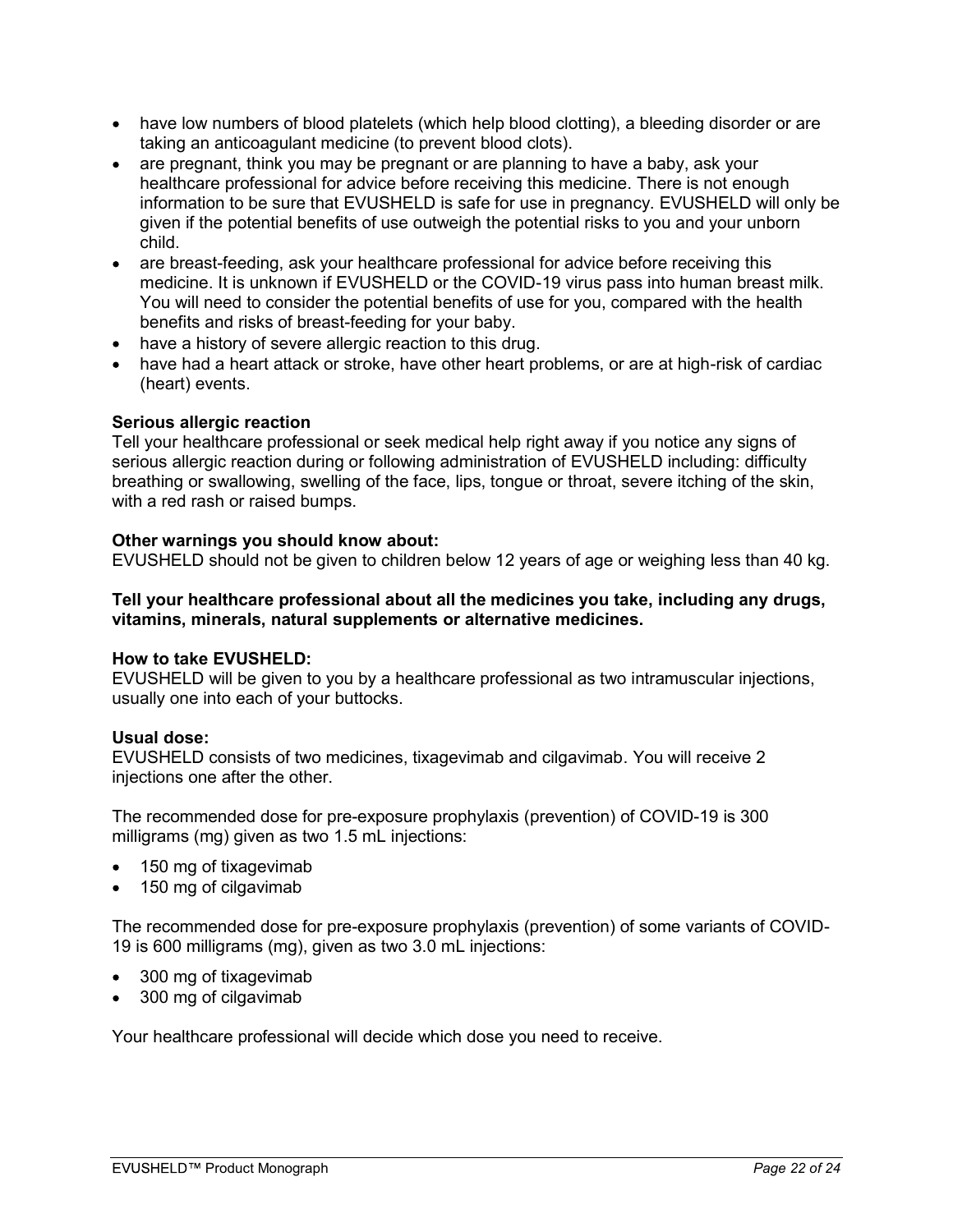## Overdose:

If you think you, or a person you are caring for, have taken too much EVUSHELD, contact a healthcare professional, hospital emergency department, or regional poison control centre immediately, even if there are no symptoms.

## What are possible side effects from using EVUSHELD?

These are not all the possible side effects you may have when taking EVUSHELD. If you experience any side effects not listed here, tell your healthcare professional.

Allergic reactions may be serious and occur during or following administration of monoclonal antibodies (see Serious allergic reaction above).

A higher percentage of people who received EVUSHELD compared to people who did not receive EVUSHELD reported serious cardiac adverse events in a clinical trial. It is not known if these events are related to EVUSHELD or underlying medical conditions. Contact your healthcare professional or get medical help right away if you get any symptoms of cardiac events, including pain, pressure, or discomfort in the chest, arms, neck, back, stomach or jaw, as well as shortness of breath, feeling tired or weak (fatigue), feeling sick (nausea), or swelling in your ankles or lower legs.

If you notice any side effects, please tell your healthcare professional right away:

## **Common:** may affect up to 1 in 10 people

- hypersensitivity reaction (rash or hives an itchy red rash or raised bumps)
- injection site reaction (pain, redness, itching, swelling where the injection was given)

## Uncommon: may affect up to 1 in 100 people

 injection related reaction (examples of these include headache, chills and redness, discomfort or soreness near where the injection was given)

If you have a troublesome symptom or side effect that is not listed here or becomes bad enough to interfere with your daily activities, tell your healthcare professional.

## Reporting Side Effects

You can report any suspected side effects associated with the use of health products to Health Canada by:

- Visiting the Web page on Adverse Reaction Reporting (https://www.canada.ca/en/health-canada/services/drugs-health-products/medeffectcanada/adverse-reaction-reporting.html) for information on how to report online, by mail or by fax; or
- Calling toll-free at 1-866-234-2345.

NOTE: Contact your health professional if you need information about how to manage your side effects. The Canada Vigilance Program does not provide medical advice.

#### Storage:

The following information about storage, expiry and use and handling is intended for the healthcare professional: